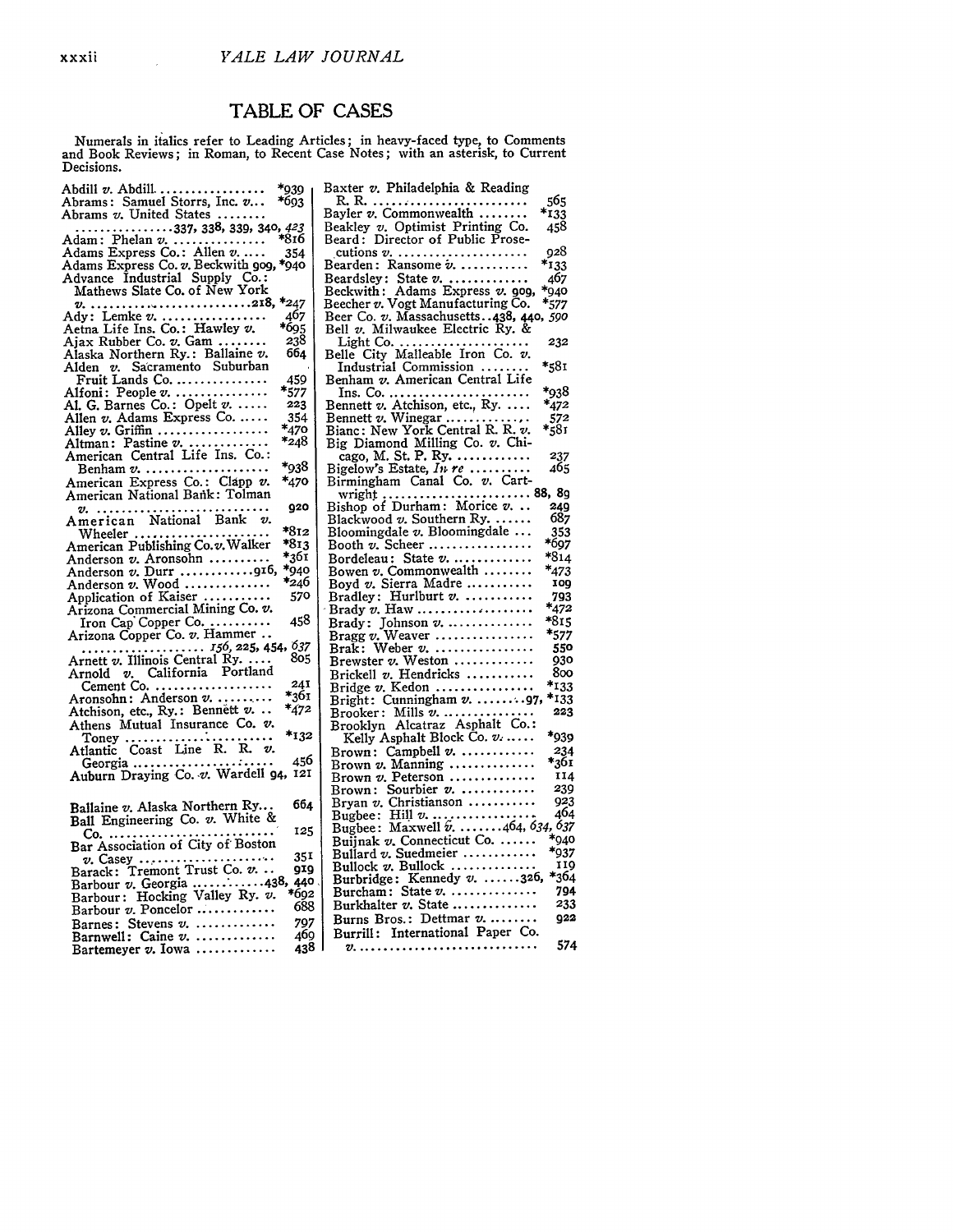## TABLE OF CASES

Numerals initalics refer to Leading Articles; in heavy-faced type, to Comments and Book Reviews; in Roman, to Recent Case Notes; with an asterisk, to Current Decisions.

| *939                                                                                              | Baxter v. Philadelphia & Reading                                    |
|---------------------------------------------------------------------------------------------------|---------------------------------------------------------------------|
| *693                                                                                              |                                                                     |
| Abrams v. United States                                                                           | Bayler v. Commonwealth                                              |
| $\cdots$ 337, 338, 339, 340, 423                                                                  |                                                                     |
| Adam: Phelan v.<br>*816                                                                           | Beakley v. Optimist Printing Co.<br>Beard: Director of Public Prose |
| Adams Express Co.: Allen v<br>354                                                                 | cutions $v_1, \ldots, \ldots, \ldots, \ldots, \ldots$               |
| Adams Express Co. v. Beckwith 909, *940                                                           | Bearden: Ransome v.                                                 |
| Advance Industrial Supply Co.:                                                                    | Beardsley: State $v$                                                |
| Mathews Slate Co. of New York                                                                     | Beckwith: Adams Express v. 909                                      |
| $v_{i_1}, \ldots, v_{i_r}, \ldots, v_{i_r}, \ldots, v_{i_r}, \ldots, v_{i_r}$ . 218,<br>$*_{247}$ | Beecher v. Vogt Manufacturing Co.                                   |
| Ady: Lemke v.<br>467                                                                              | Beer Co. v. Massachusetts. . 438, 4                                 |
| Aetna Life Ins. Co.: Hawley v.<br>*695                                                            | Bell v. Milwaukee Electric Ry. &                                    |
| Ajax Rubber Co. v. Gam<br>238                                                                     |                                                                     |
| Alaska Northern Ry.: Ballaine $v$ .<br>664                                                        |                                                                     |
| Alden v. Sacramento Suburban                                                                      | Industrial Commission                                               |
| Fruit Lands Co.<br>459                                                                            | Benham v. American Central Life                                     |
| Alfoni: People v.<br>$*_{577}$                                                                    |                                                                     |
| Al. G. Barnes Co.: Opelt $v$<br>223                                                               |                                                                     |
| Allen v. Adams Express Co.<br>354                                                                 | Bennett $v$ . Winegar                                               |
| Alley $v.$ Griffin<br>$*_{470}$                                                                   | Bianc: New York Central R, R. v.                                    |
| Altman: Pastine $v_1, \ldots, v_n$<br>*248                                                        |                                                                     |
| American Central Life Ins. Co.:                                                                   | Big Diamond Milling Co. v. Chi-<br>cago, M. St. P. Ry.              |
| *938<br>$\text{Benham } v \dots \dots \dots \dots \dots \dots \dots$                              | Bigelow's Estate, In re                                             |
| American Express Cont Clapp v.<br>*470                                                            | Birmingham Canal Co. v. Cart-                                       |
| American National Bank: Tolman                                                                    | wright $\ldots$ . $\ldots$ . $\ldots$ . $\ldots$ . $\ldots$ .       |
| 920                                                                                               | Bishop of Durham: Morice $v$                                        |
| American National Bank v.                                                                         | Blackwood v. Southern Ry.                                           |
| Wheeler<br>*812                                                                                   | Bloomingdale $v$ . Bloomingdale                                     |
| American Publishing Co.v. Walker<br>$*813$                                                        | Booth v. Scheer $\ldots, \ldots, \ldots, \ldots$                    |
| Anderson v. Aronsohn<br>*361<br>Anderson v. Durr 916,                                             | Bordeleau: State $v$                                                |
| *940<br>Anderson $v.$ Wood                                                                        | Bowen $v$ . Commonwealth                                            |
| *246<br>Application of Kaiser                                                                     | Boyd v. Sierra Madre                                                |
| 570<br>Arizona Commercial Mining Co. v.                                                           | Bradley: Hurlburt v.                                                |
| Iron Cap Copper Co<br>458                                                                         | Brady $v$ . Haw                                                     |
| Arizona Copper Co. v. Hammer                                                                      | Brady: Johnson $v$                                                  |
|                                                                                                   | Bragg $v.$ Weaver                                                   |
| Arnett $v$ . Illinois Central Ry.<br>805                                                          | Brak: Weber $v$                                                     |
| Arnold v. California Portland                                                                     | Brewster v. Weston                                                  |
| Cement Co.<br>24I                                                                                 | Brickell v. Hendricks                                               |
| *361<br>Aronsohn: Anderson v.                                                                     | Bridge v. Kedon                                                     |
| Atchison, etc., Ry.: Bennett v<br>*472                                                            | Bright: Cunningham v. 97                                            |
| Athens Mutual Insurance Co. v.                                                                    | Brooker: Mills $v$<br>Brooklyn Alcatraz Asphalt Co.:                |
| $*_{132}$                                                                                         | Kelly Asphalt Block Co. v.                                          |
| Toney<br>Atlantic Coast Line R. R. v.                                                             | Brown: Campbell $v$                                                 |
| Georgia<br>456                                                                                    | Brown $v$ . Manning                                                 |
| Auburn Draying Co. v. Wardell 94, 121                                                             | Brown $v$ . Peterson                                                |
|                                                                                                   | Brown: Sourbier v.                                                  |
| Ballaine v. Alaska Northern Ry<br>664                                                             | Bryan $v$ . Christianson                                            |
| Ball Engineering Co. v. White &                                                                   | Bugbee: Hill $v$                                                    |
| 125                                                                                               | Bugbee: Maxwell $v$ 464, 63                                         |
|                                                                                                   | Buijnak $v$ . Connecticut Co.                                       |
| $v.$ Casey<br>35 I                                                                                | Bullard $v$ . Suedmeier $\ldots \ldots \ldots$                      |
| Barack: Tremont Trust Co. v.<br><b>QIQ</b>                                                        | Bullock v. Bullock                                                  |
| Barbour v. Georgia 438, 440                                                                       | Burbridge: Kennedy $v$ 326                                          |
| Barbour: Hocking Valley Ry. v.<br>*692                                                            | Burcham: State $v$                                                  |
| Barbour $v$ . Poncelor $\dots\dots\dots\dots$<br>688                                              | Burkhalter v. State                                                 |
| Barnes: Stevens $v$<br>797                                                                        | Burns Bros.: Dettmar $v$                                            |
| Barnwell: Caine $v$ .<br>469                                                                      | Burrill: International Paper Co.                                    |
| Bartemeyer $v$ . Iowa<br>438                                                                      |                                                                     |

| Baxter v. Philadelphia & Reading                                                                     |                       |
|------------------------------------------------------------------------------------------------------|-----------------------|
| R. R.                                                                                                | 565                   |
| Bayler v. Commonwealth<br>Beakley v. Optimist Printing Co.<br>Beard: Director of Public Prose-       | $*_{133}$             |
|                                                                                                      | 458                   |
|                                                                                                      |                       |
|                                                                                                      | 928                   |
|                                                                                                      | $*_{133}$             |
| Beardsley: State v.<br>Beckwith: Adams Express v. 909,<br>Beecher v. Vogt Manufacturing Co.          | 467                   |
|                                                                                                      | $*_{940}$             |
|                                                                                                      | $*_{577}$             |
| Beer Co. v. Massachusetts. .438, 440, 590<br>Bell v. Milwaukee Electric Ry. &                        |                       |
|                                                                                                      |                       |
|                                                                                                      |                       |
|                                                                                                      | 232                   |
|                                                                                                      |                       |
| Industrial Commission<br>Benham v. American Central Life                                             | *581                  |
|                                                                                                      |                       |
| Ins. Co.<br>Bennett v. Atchison, etc., Ry.<br>Bennett v. Winegar<br>Bianc: New York Central R, R, v. | *938                  |
|                                                                                                      | $*_{472}$             |
|                                                                                                      | $*_{581}^{572}$       |
|                                                                                                      |                       |
|                                                                                                      |                       |
| Big Diamond Milling Co. v. Chi-<br>cago, M. St. P. Ry.                                               |                       |
|                                                                                                      | 237<br>465            |
| Bigelow's Estate, In re<br>Birmingham Canal Co. v. Cart-                                             |                       |
|                                                                                                      |                       |
|                                                                                                      | 249                   |
| Blackwood v. Southern Ry.                                                                            | 687                   |
|                                                                                                      | 353                   |
| Bloomingdale v. Bloomingdale<br>Booth v. Scheer                                                      | *697                  |
| Bordeleau: State v.                                                                                  | $*814$                |
| Bowen v. Commonwealth                                                                                |                       |
| Boyd v. Sierra Madre                                                                                 | $*_{473}$             |
|                                                                                                      | <b>TO<sub>9</sub></b> |
| Bradley: Hurlburt v.<br>Brady v. Haw                                                                 | 793                   |
|                                                                                                      | $*_{472}$             |
| Brady: Johnson v.<br>Bragg v. Weaver                                                                 | *815                  |
|                                                                                                      | $*_{577}$             |
| Brak: Weber v.<br>Brewster v. Weston<br>Brickell v. Hendricks                                        | 550                   |
|                                                                                                      | 930                   |
|                                                                                                      | 800                   |
| Bridge v. Kedon<br>Bridge v. Kedon<br>Bright: Cunningham v. 97,                                      | $*$ 133               |
|                                                                                                      | *133                  |
|                                                                                                      | 223                   |
| Brooklyn Alcatraz Asphalt Co.:                                                                       |                       |
| Kelly Asphalt Block Co. v.                                                                           | *939                  |
| Brown: Campbell v.                                                                                   | 234                   |
| Brown v. Manning                                                                                     | *361                  |
| Brown v. Peterson                                                                                    | 114                   |
| Brown: Sourbier v.                                                                                   | 239                   |
|                                                                                                      | 923                   |
| Bryan v. Christianson<br>Bugbee: Hill v.                                                             | 464                   |
|                                                                                                      |                       |
| Bugbee: Maxwell v. 464, 634, 637<br>Buijnak v. Connecticut Co.  *940                                 |                       |
| Buijnak v. Connecticut Co.<br>Bullard v. Suedmeier                                                   |                       |
|                                                                                                      | *937                  |
| Bullock v. Bullock<br>Burbridge: Kennedy v. 326,                                                     | 119                   |
|                                                                                                      | *364                  |
| Burcham: State $v$ .                                                                                 | 794                   |
| Burkhalter v. State                                                                                  | 233                   |
| Burns Bros.: Dettmar v.                                                                              | 922                   |
| Burrill: International Paper Co.                                                                     |                       |
|                                                                                                      | 574                   |
|                                                                                                      |                       |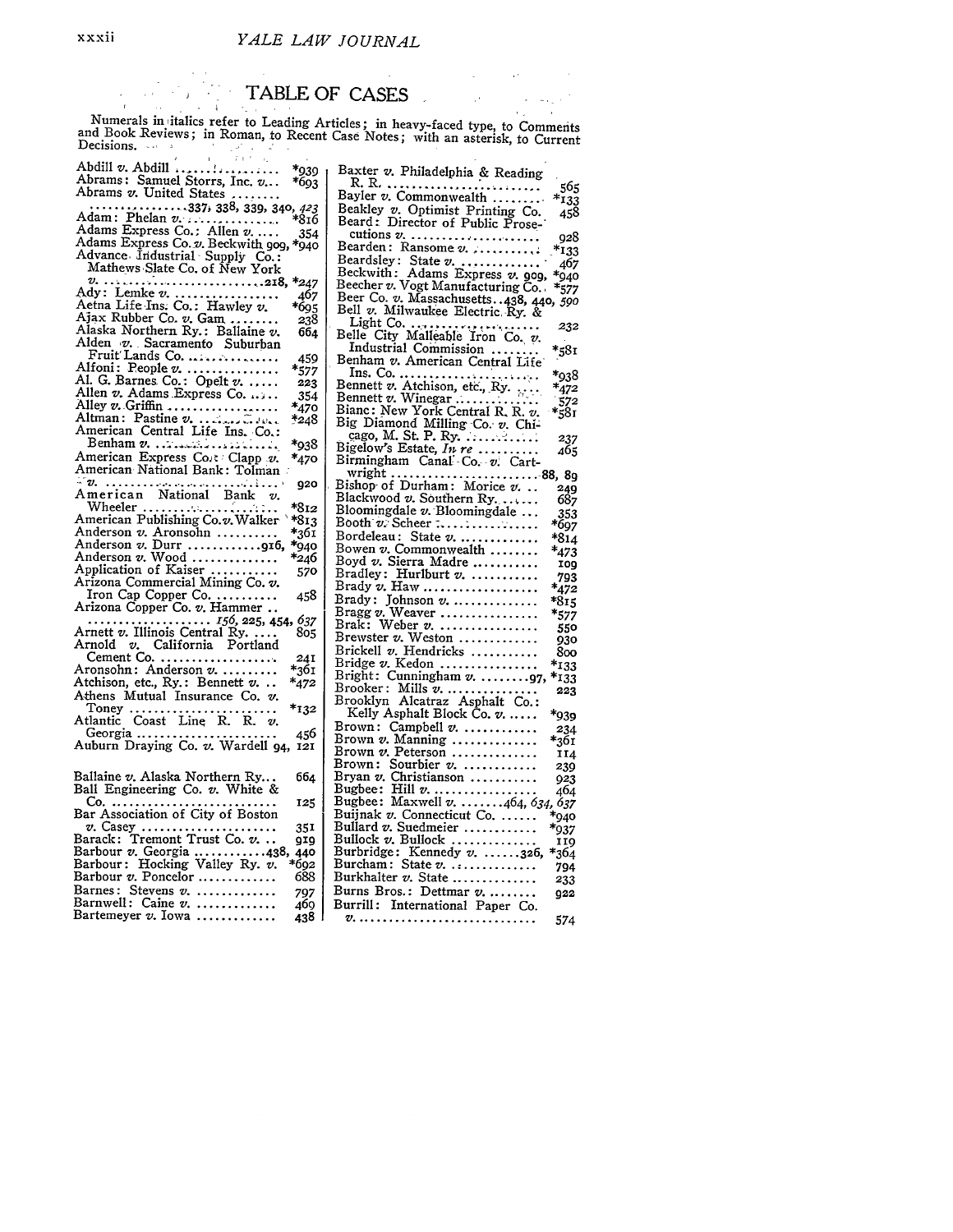| Business Men's Accident Ass'n v.                                                    |             |
|-------------------------------------------------------------------------------------|-------------|
|                                                                                     | *365        |
|                                                                                     | 122         |
| B. V. D. Co. v. Isaac                                                               | *366        |
|                                                                                     |             |
| Cadillac Motor Car Co.: Johnson                                                     |             |
|                                                                                     |             |
|                                                                                     |             |
| Lawson & Perelli v.                                                                 | 113         |
| Caffey: Ruppert v. 440,                                                             | *471        |
| Caine v. Barnwell                                                                   | 469         |
| Calder: Hensel v.                                                                   | 933         |
| California Portland Cement Co.:                                                     |             |
| Arnold $v$                                                                          | 24I         |
| Cambi: Thirkel $v$ .                                                                | 463         |
| Camors et al.: Schall et al. v.                                                     | 455         |
| Camp: Martin $v$                                                                    | 921         |
| Campbell v. Brown                                                                   | 234         |
| Campbell v. Holt 91, 92, 94<br>Canavan v. City of Mechanicville 788                 |             |
|                                                                                     |             |
| Capen $v$ . Capen                                                                   | *813        |
| Capps $v$ . State                                                                   | *130        |
| Carey & Boettner: Carolina Port-                                                    |             |
| land Cement Co. v.                                                                  | 564         |
| Carlson v. Connecticut Co.                                                          | $*_{941}$   |
| Carolina Portland Cement Co. v.                                                     |             |
| Carey & Boettner<br>Carr: Hughes & Tidwell Supply                                   | 564         |
|                                                                                     |             |
|                                                                                     | 683         |
|                                                                                     | *363        |
|                                                                                     | 458         |
| Carter: Shaffer v.                                                                  | 799         |
|                                                                                     |             |
|                                                                                     |             |
|                                                                                     |             |
|                                                                                     |             |
| of Boston $v$ .                                                                     | 35I         |
|                                                                                     | 123         |
|                                                                                     | 791         |
| Castello v. Sykes<br>Caton: P. Reardon, Inc. v.<br>Central of Georgia Ry.: Lee v.   | 806         |
|                                                                                     | *244        |
| Central of Georgia Ry. v. Scrivens<br>Chase National Bank: United                   |             |
|                                                                                     | 92I         |
| States v.<br>Chicago & Eastern R. R.: John-                                         |             |
|                                                                                     | 690         |
| son City v.<br>Chicago Great Western Ry.: Lam-                                      |             |
|                                                                                     | 685         |
| mers v.<br>Chicago, M. St. P. Ry.: Big Dia-                                         |             |
|                                                                                     | 237         |
| mond Milling Co. v.<br>Chicago Pneumatic Tool Co.:                                  |             |
| .<br>Weil v.                                                                        | 116<br>*036 |
| Chicago R. R. $v$ . Cole                                                            |             |
| Chicago Rys. Co.: Feldman v.                                                        | *362        |
| Chicago Rys.: Hartray v.                                                            | 572         |
| Chicago, Rock Island & Pacific Ry.                                                  |             |
|                                                                                     | 454         |
| v. Cole<br>Chicago, R. I. & P. Ry. v. Jackson                                       | 233<br>554  |
|                                                                                     |             |
| Chipman, Ltd. v. Jeffrey Co.<br>Christianson: Bryan v.                              | 923<br>926  |
| City of Bridgeport v. Scott Co                                                      | 460         |
| City of Chicago v. Lost                                                             |             |
| City of Cleveland: Fowler v.                                                        | *938        |
|                                                                                     |             |
| City of Dubuque: Dubuque Elec-                                                      | 563         |
| tric Co. v.<br>City of Flint v. Grand Trunk Ry<br>City of Glennville: McRary Co. v. | 681<br>*364 |

City of Henderson: Cohen *v.* . 456 City of Henderson *v.* Redman .... 455

City of Hickory *et al.:* Ingold *v..* \*694 City of Holland v. Holland City Gas Co ........................ **351** City of Mechanicville: Canavan **v.** 788 City of Owensboro: King *v. ..... 8o2* City of Sacramento: Pacific Gas & Electric Co. *v.............* **\*578** City of Scranton: Dempsey v. **565** Clapp v. American Express Co. **\*470** Clare v. Kelley .................. **461** Clark v. Lehigh Valley Coal **Co...** 575 Clark v. Norfolk & Western Ry... **............................ 352,** \*362 Clay: Thompson **v.** ............. **\*132** Clinard: Justice **v.** .............. \*816 Clivier *v.* Majors ............... **565** Coal District Power Co. v. Katy Coal Co ....................... \*937 Coburn, *In re ...................* 459 Coen: DuBois *v.* ............... 453 Coffey v. United States .......... **\*131** Coggins *v.* McKinney ............ 357 Cohen v. City of Henderson **.....** '456 Cole: Chicago R. R. *v.* ......... \*936 Cole: Chicago, Rock Island & Pacific Ry. **v.** .................... 454 Cole-Mclntyre-Nor.fleet Co. v. Holloway ............. **441,** \*471, 673 Colgate & Co.: United States v.. \*366 Collotta v. Western Union ....... \*697 Collins: Kennedy *v* .............. 345 7olumbus Packing Co. **v.** State **913,** \*938 Common School District **85** v. Renville Co ................... 229 Commonwealth: Bayler v........ **\*133** Commonwealth: Bowen *v* ....... \*473 Commonwealth: Ellis **v.** ........ 794 Commonwealth: Omer v........ **\*131** Conn *v.* Houston Oil Co .......... **807** Connecticut: Geer **v.** ............ 446 Connecticut Co.: Buijnak *v.* ..... \*940<br>Connecticut Co.: Carlson *v.* ..... \*941<br>Connecticut Co.: Nehring *v.* ..... 900 Connecticut Co.: Tullock *v.* .. **-9oo, \*940** Continental Casualty Co.: Kilgo *v.* **807** Cook & Co.: Ferrand v .......... 684 Cook: Vinson *v* **....................** 357 Corey: Sargent v ............... 126 Cormier v. Worcester Ry. Co. **9o** Cox *V.* Cox ..................... **<sup>224</sup>** Crane v. United States .......... 344 Crane *v*. United States .......... 544<br>Crawford: DeLadson *v*. .......558, 559 Crosthwaite: Held v **............. \*130** Crystal Coal & Coke Co.: Farley *v* ............................. **935** Cunningham *v.* Bright .......... **97, \*133** Cunningham: State *ex rel.* Lamb **S......................... 655, 657, 658** Curtis, Matter of ................ Daimler Case ............. **773, 775, 777** Dalrymple v. Randall, Gee **&** Mitchell Co ................... 346 Daniel Feder & Co.: Goldman *v.* **569** Danks: People **v.** ............... 464 Davies v. Mann .................... 543<br>Davis v. Davis ..................... 225 Davis v. Davis .................. **225**

Davis v. Green ..................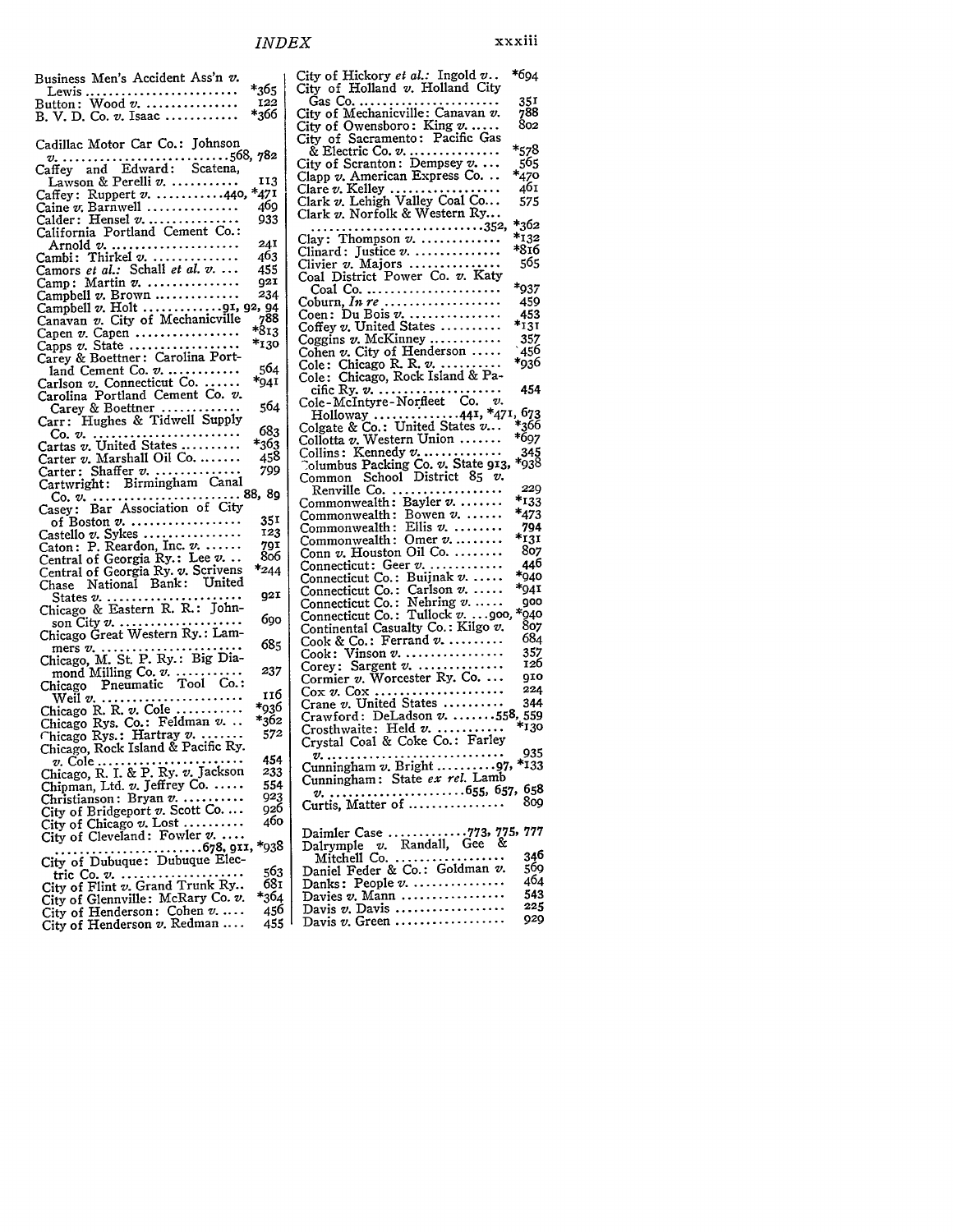| Davis v. Malvern Light & Power                                               |                  |
|------------------------------------------------------------------------------|------------------|
|                                                                              |                  |
|                                                                              |                  |
| DeBok v. Doak<br>Debs v. United States                                       | 931              |
|                                                                              | 426              |
| Defiel v. Rosenberg                                                          |                  |
| Deke v. Huenkemeier                                                          | $*_{473}$        |
| DeLadson $v$ . Crawford 558,                                                 | 559              |
| Delaney v. State                                                             | 573              |
| Delano v. Equitable Trust Co                                                 | 920              |
| Dempsey v. City of Scranton                                                  | 565              |
| Derfflinger, No. 4<br>Desmaris v. People's Gaslight Co.                      | 777              |
|                                                                              | 239              |
| Dettmar v. Burns Bros.<br>Di Maio v. Yolen Bottling Works                    | <b>Q22</b>       |
| Director of Public Prosecutions v.                                           | *246             |
|                                                                              | 928              |
| Beard<br>District Court: State ex rel. Prall                                 |                  |
| .<br>v.                                                                      | 458              |
| Doak: De Bok v.<br>Dodge v. Nashville C. & St. L. Ry.                        | 931              |
|                                                                              | 562              |
| Dougherty: Hayford v.                                                        | $*_{364}$        |
| Douglas: Wright & Co. v.<br>Douglass' Estate, In re                          | *364             |
|                                                                              | 124              |
| Downer $v$ . Whitecotton                                                     | 229              |
| Downey v. Guilfoile<br>Downing: Moore v550, 551,                             | *133             |
| Drohen: Rowe $v$                                                             | *579             |
| Slayton v.<br>Drown :                                                        | 556<br>112       |
|                                                                              | 453              |
| Du Bois v. Coen<br>Dubuque Electric Co. v. City of                           |                  |
| $\text{Dubuque} \dots \dots \dots \dots \dots \dots$                         | 563              |
| Ducros v. St. Bernard Cypress Co.                                            |                  |
|                                                                              | *579             |
|                                                                              | *698             |
| Duhne v. New Jersey                                                          | $*_{472}$        |
| Duncan v. State<br>Dunn: Lawler v                                            | $*_{131}$        |
| Dunning: State $v$                                                           | 921<br>$*_{128}$ |
| Durr: Anderson v. 916,                                                       | *940             |
| Dyer $v$ . Mudgett                                                           | 466              |
|                                                                              |                  |
| Eastern Extension Co. v. United                                              |                  |
|                                                                              | 687              |
| States<br>East Jersey Water Co.: Mayor &                                     |                  |
| Council of City of Bayonne v                                                 |                  |
| 547,                                                                         | *578             |
| Eaton $v$ . Eaton                                                            | 231              |
| Eberle v. Michigan 438, 440<br>Edwards: Morris v. *581, 614                  |                  |
|                                                                              |                  |
|                                                                              | 614              |
|                                                                              | 811              |
|                                                                              | *812             |
|                                                                              | 563              |
| Elk Brook Coal Co., In re<br>Elkhorn Valley Coal Land Co. v.                 |                  |
|                                                                              | *937             |
|                                                                              |                  |
| Empire Coal & Coke Co<br>Ellerman Lines, Ltd. v. H. & G.<br>Grayson, Ltd542, | *580             |
| Elliott v. McIntosh                                                          | 461              |
| Ellis: Kelso & Co. v.                                                        | 700              |
|                                                                              | *694             |
| Emerson v. Payne  655,<br>Empire_Coal & Coke Co.: Elk-                       |                  |
| horn Valley Coal Land Co. v                                                  | *937             |
| Enloe v. Southern Ry.                                                        | 555<br>920       |
| Equitable Trust Co.: Delano v<br>Ernestina, The<br>Espey: Freudenthal $v$    | 557              |

| Evangelischer Synod, etc. of                                                        |           |
|-------------------------------------------------------------------------------------|-----------|
| North America: Mulliner v<br>Evans v. National Bank of Savan-                       | $*8I4$    |
| nah                                                                                 | 457       |
| F. & B. Livery Co. v. Indianapolis                                                  |           |
| Traction & Terminal Co.                                                             | 458       |
|                                                                                     | 119       |
| Fall v. Fall<br>Farley v. Crystal Coal & Coke Co.                                   | 935       |
| Farmers' Fertilizer Company:                                                        |           |
|                                                                                     |           |
|                                                                                     |           |
| Farr v. Weaver                                                                      | 121       |
| Fauntleroy v. Lum<br>Federal Trade Commission: Sears,                               | *812      |
|                                                                                     |           |
|                                                                                     |           |
|                                                                                     |           |
|                                                                                     |           |
|                                                                                     |           |
|                                                                                     |           |
| Firestone Tire & Rubber Co.:                                                        |           |
| Munger v.<br>First Calument T. & S. Bank.:                                          | *472      |
|                                                                                     |           |
|                                                                                     | *473      |
| State v.<br>First National Bank v. National                                         |           |
| Surety Co.<br>First National Bank v. Walling<br>First National Bank of Pensacola:   | 918       |
|                                                                                     | 792       |
|                                                                                     |           |
| McKinnon v.<br>First Trust Co. v. Illinois Central                                  | 566       |
|                                                                                     | *130      |
|                                                                                     | *244      |
| Ry. Co.<br>Fisch, Matter of<br>Fischer v. Mahland                                   | *939      |
|                                                                                     |           |
| Fisher: State v.<br>Fitts: Proprietors of Cornish                                   | 350       |
| Bridge $v_1$                                                                        | 230       |
| Fleming: People v.                                                                  | *130      |
| Fletcher: Sprague v.                                                                | 800       |
|                                                                                     | 658       |
|                                                                                     | 790       |
| Fletcher v. Tuttle<br>Folsom Engraving Co. v. McNeil<br>Ford Motor Co.: Hotel Wood- |           |
|                                                                                     | *362      |
| ward Co. v. 330, 331, 332,<br>Forney's Estate, In re                                | 573       |
| Forrester: Loganville Banking                                                       |           |
|                                                                                     | 457       |
|                                                                                     | *937      |
| Fountain v. State<br>Four States Grocer Co. v. Wicken-                              | *130      |
|                                                                                     |           |
|                                                                                     | *693      |
|                                                                                     | *938      |
| Frank v. State<br>Franklin Knitting Co.: Smart Set                                  | *130      |
|                                                                                     |           |
| Specialty Clothing Co. v.                                                           | 790       |
|                                                                                     | 933       |
|                                                                                     | 232       |
| Frazier: Green v.<br>Freudenthal v. Espey<br>Frohwerk v. United States              |           |
|                                                                                     | 425       |
| Fuller $v$ . Gale                                                                   | .<br>*474 |
| Fullerton: State $v$                                                                | *365      |
|                                                                                     | 119       |
| Gadsden v. State<br>Gager v. Mathewson                                              | $*_{133}$ |
| Gale: Fuller $v_1, \ldots, \ldots, \ldots$                                          | *474      |
| Gam: Ajax Rubber Co. v.                                                             |           |
|                                                                                     | 238       |
| Garrott: Title Guarantee & Trust                                                    |           |
|                                                                                     | 360       |
| Gaston, Williams & Wigmore:<br>Warner v.                                            | *578      |
|                                                                                     |           |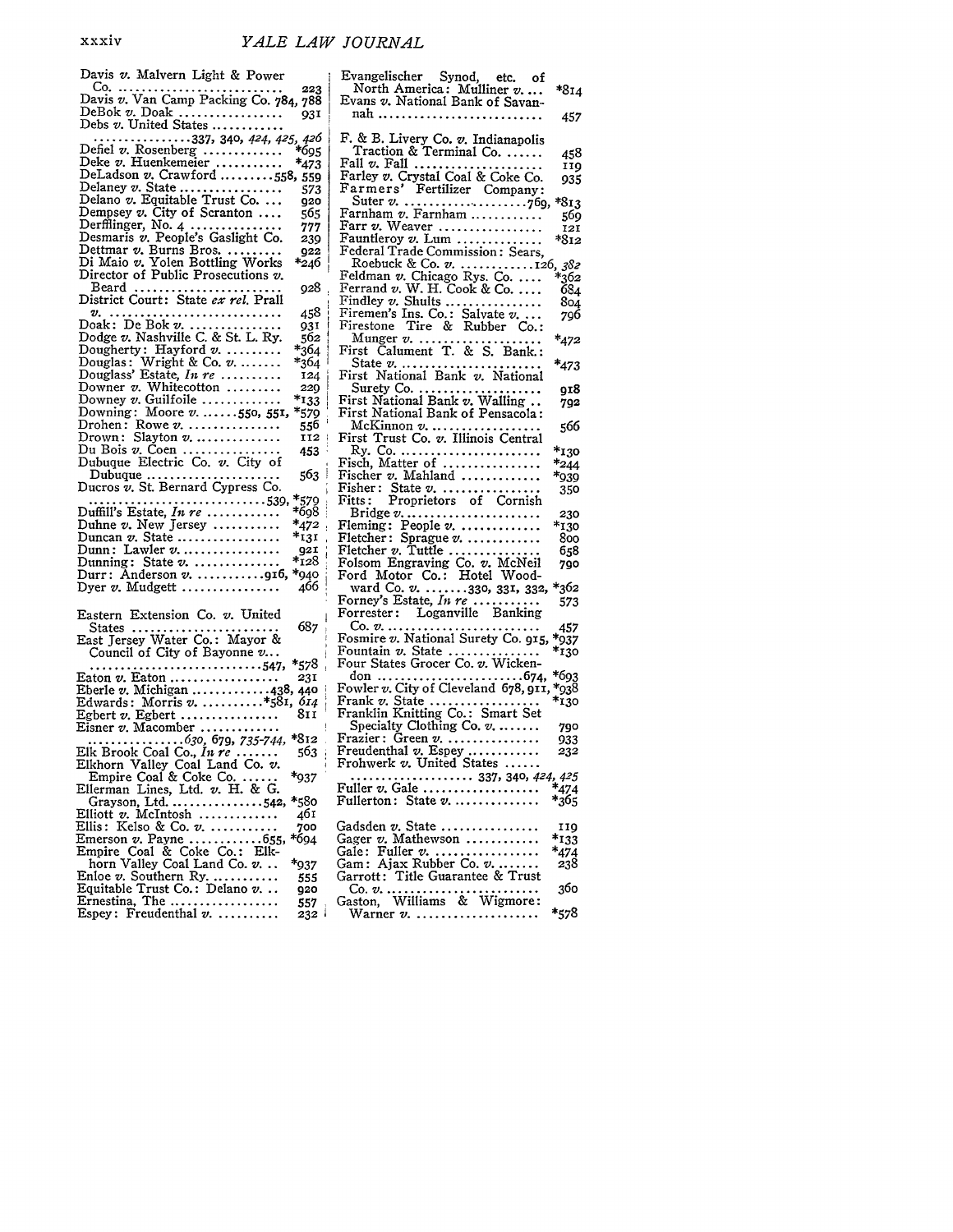Gates *v*. State ...................... \*692<br>Gatto *v*. Gatto ................... \*365 Gatto *v*. Gatto .................... \*365<br>Geddling *v*. Marsh ............... 783 Geddling *v.* Marsh .............. 783 Geer *v.* Connecticut ............. 446 Gelston *et al. v.* Hoyt ............ Geofroy *v.* Riggs ................ 447 Georgia: Atlantic Coast Line R. R. **V.** *............................. <sup>456</sup>* Georgia: Barbour *V............438,* 440 Gilbert *v.* Rosen ................. 793 Gilbert *v.* Selleck .............. **91, \*I29** Gilley *v.* Jarvis ................. *795* Gilliland: State *v* **................** \*581 Globe & Rutgers Fire Ins. Co.: May *v.* **............................** \*132 Goldman *v.* Daniel Feder & Co... **569** Goldman v. Daniel Feder & Co... 569<br>Gomm: London Ry. Co. v. ...... 88<br>Goodrich v. Starrett .............. \*366 Goodrich v. Starrett ....... Grand Trunk R. R.: Parke Davis & Co. *v.* **...........................** <sup>571</sup> Grand Trunk Ry.: City of Flint *v.* 681 Gratz v. *McKee et al* ............ *237* Grayson: Ellerman Lines, Ltd. *v. .......................... 542,* **\*580** Green: Davis *v...............929* Green *v.* Frazier ................ 934 Griffin: Alley *v.* **..................** \*470 Grote: Young *v* ................. **792** Guaranty Oil Company: Higgins Oil & Fuel Company *v.* **.....** 213, *\*245* Guaranty Trust Co. *v.* Hannay **...** 546 Guilfoile: Downey *v.* **............** \*133 Gunter's Adm'r. *v.* Southern Ry.. **\*697** Gunter's Adm'r. v. Southern Ry.. \*697<br>Gypsum City: Rose v. ............ 117 Ham *v.* Massasoit Real Estate Co. \*58o Hamborn, The ................ **772,** 776 Hambey *v.* Wood **...............** *<sup>462</sup>* Hambey *v*. Wood ................<br>Hamilton *v*. Kentucky Distilleries Co. ..................................438, 440<br>amilton: Stark v. ............... 344 Hamilton: Stark *v.* **................** 344 Hamlin, *In re* .............. Hammer: Arizona Copper Co. *v. ..................... 156, 225,* 454, *637* Hanlen: Western Union *v* **.......** 574 Hanley: People *v.* **................. 222** Hannay: Guaranty Trust Co. v... 546 Hannay: Guaranty Trust Co. v... 546<br>Hare *v.* Pendleton ................. 356<br>Harriger: Kintz v. ................. 106 Harriger: Kintz *v.* **.................** o6 Harris *v.* Thomas ............... 8o9 Hartray *v.* Chicago Railways **.... 572** Hastings: Homewood People's Bank *v.* **........................... 239** Haw: Brady *v* **....................** \*472 Hawley *v.* Aetna Life Ins. Co **...** \*695 Hayford *v*. Dougherty ........... \*364<br>Hays *v.* Hogan ................... 467 Hays *v.* Hogan ................. *467* Heine: Karpeles *v.* **................ 235** Heisinger: McClendon *v.* **........** 349 Held *v.* Crosthwaite ............. **\*130** Hendricks: Brickell *v.* **...........** 8oo Hensel *v.* Calder ................ 933 Hepworth Mfg. Co. *v.* Wernham Ryott ...................... **232,** \*693 Herman *v.* Markham Air Rifle Co. \*246 Heymann v. Ministére de la<br>Guerre ........................... Guerre ........................ \*128 Hicks: United States *v.* **........... 14** Higgins *v.* State ................ **Sol** Higgins Oil & Fuel Co. v. Guaranty Oil Company .......... 213, \*245 Hill v. Bugbee .................. 464 Hirsch: Mast *v* **....................** <sup>467</sup> Hocking Valley Ry. *v.* Barbour **..** \*692 Hoffer *v.* Hooven -Owens **-** Rentschiler <u>C</u>o. ....................... \*245 Hogan: Hays *v* ................. 467 Holland City Gas Co.: City of Holland **v.** .................... **351** Holloway: Cole-McIntyre- Norfleet Co. *v.* **.............** 441, \*471, 673 Holt: Campbell *v* .......... **91,** 92, 94 Homewood People's Bank *v.* Hastings .......................... **239** Hooven- Owens-Rentschifer Co.: Hoffer *v.* ..................... \*245 Horton: Trinity Portland Cement **Co.** *V.* **.............................** <sup>240</sup> Hotel Woodward Co. *v.* Ford Motor Co .......... **330,** 331, **332,** \*362 Houghton: State *v* .............. \*936 Houston Oil Co.: Conn *v.* ....... 807 Howard: Massachusetts Biographical Society **v.** ................. \*813 Howe: Lopez *v.* **...................** <sup>561</sup> Hoyt: Gelston *et al. v* **............** \*131 Hubbard *v.* Hubbard ............ 679 Hubbard *v.* Hubbard .............. 679<br>Hubbard *v.* Southern Ry ......... \*580 Huck: Saxony Mills **v. ..........** \*131 Huckaby v. Walker ............. 804 Hudson & M. R. R. *v.* State ... 429, \*474 Huenkemeier: Deke *v.* **...........** \*473 Hughes: Rann *v.* ............... 116 Hughes *v.* Techt ................ **350** Hughes & Tidwell Supply Co. *v.* Carr **.......................... 683** Humiston *v.* Universal Film **Mfg.** Co ............................ 450 Hurlburt *v.* Bradley ............. 793 Hutchison v. Kelly .............. 355 Hylton: Ware *v.* **..................** <sup>448</sup> Illinois Central R. R.: Arnett v... **805** Illinois Central Ry Co.: First Trust Co. *v.* .................. *\*130* Illinois Central R. R.: Nolan *v...* \*245 Illinois Commercial Men's Ass'n: Pembleton *v.* **......................** *<sup>567</sup>* Illinois Glass Co.: Koehler & Hinrichs Mercantile Co. *v. ....* 238 Independent School District: Valentine *v.* **.......................... 358** Indianapolis Traction & Terminal Co.: F. & B. Livery Co. v *.....* 458 Industrial Commission: Belle City Malleable Iron Co. **v. ........... \*581** Malleable Iron Co. v. ..........<br>Industrial Commission: Mepaam & Co. *v.* **......................** \*366 Ingold v. City of Hickory *et al...* \*694 International Mercantile Marine Co.: Reardon *v.* **................. 792** International Paper Co. *v.* Burrill International Railway Company *v.* Public Service Commission ... 225, *599* Iowa: Bartemeyer v. ........... Iron Cap Copper Co.: Arizona Commercial Mining Co. *v......* <sup>458</sup> Isaac: B. V. D. Co. *v* **............** \*366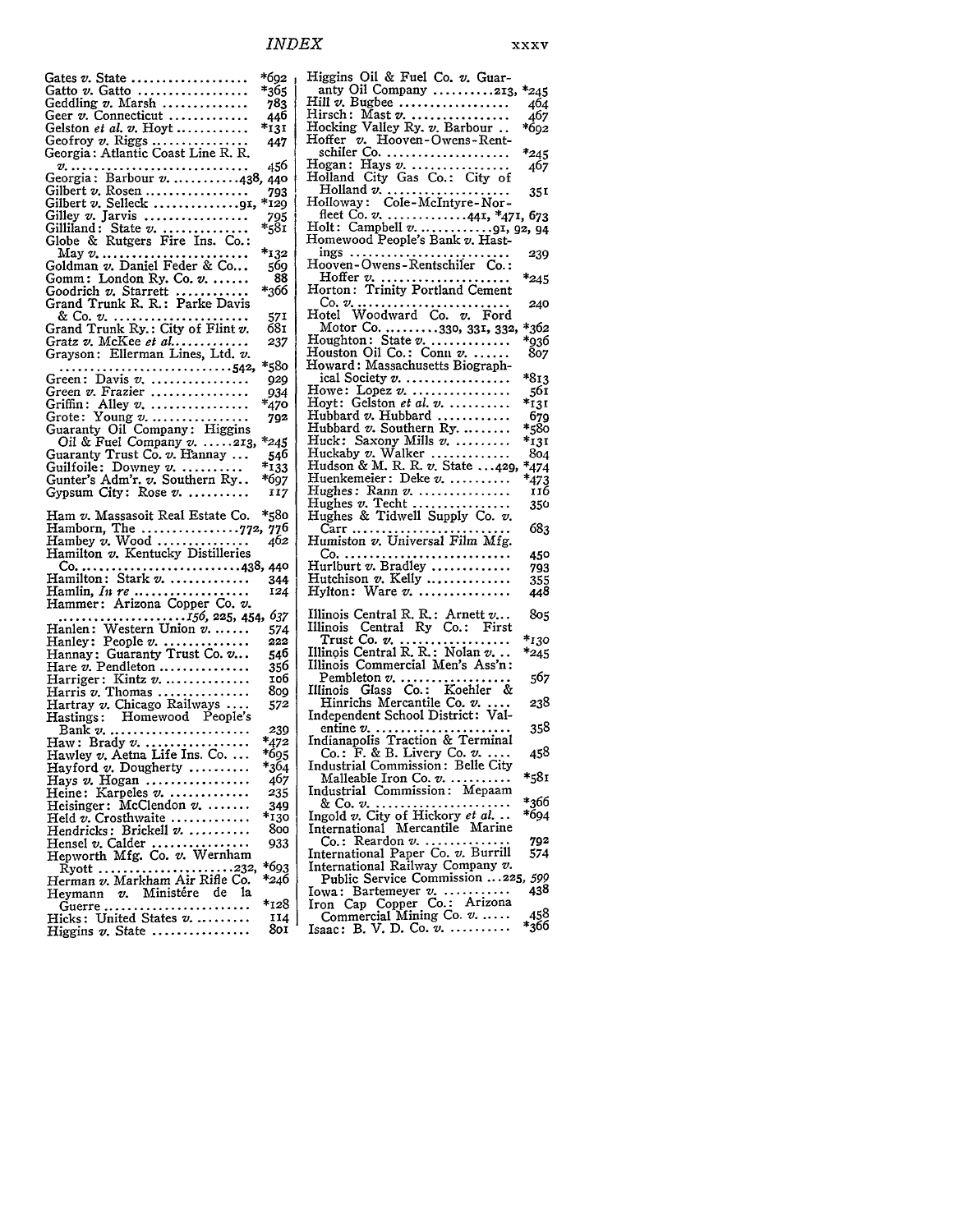| Jackson: Chicago, R. I. & P. Ry.                                       |               | Lake Drummond Canal and Water                                    |               |
|------------------------------------------------------------------------|---------------|------------------------------------------------------------------|---------------|
|                                                                        | 233           | Co.: Johnson v. 431, $*_4$                                       |               |
| Jacob Hoffman Brewing Co. v.                                           |               | Lammers v. Chicago Great West-                                   |               |
| McEllicott and Caffey                                                  | 113           | ern Ry.                                                          | 6             |
| Jarvis: Gilley $v$                                                     | 795           | Landell $v$ . Lybrand                                            | 2,            |
| Jeffrey Co.: Chipman v                                                 | 554           | Landry: Morency v.                                               | 7             |
| John Jarvis & Sons: Poulson v                                          | 682           | Lane: Richardson v.                                              | 8             |
| Johnson v. Brady                                                       | $*815$        | Lawler v. Dunn                                                   | g,            |
| Johnson v. Cadillac Motor Co568, 782<br>Johnson v. Lake Drummond Canal |               | Lawrence v. Prosser 126, 7                                       |               |
| and Water Co. 431,                                                     |               |                                                                  | 6.            |
| Johnson v. Leazenby                                                    | *471          | Lee v. Central of Georgia Ry.                                    | 8             |
| Johnson v. State                                                       | 686<br>$*814$ | Lehigh Valley Coal Co.: Clark v.                                 | 5.            |
| Johnson: State ex rel. Atwood v.                                       | 690           | Lemke $v.$ Ady                                                   | 4             |
| Johnson's Estate, In re                                                | 681           | Leora v. Minn. St. P. & S. S.                                    |               |
| Johnston City v. Chicago & East-                                       |               | Marie Ry.<br>Levarn: White v.                                    | $\frac{2}{8}$ |
| ern R. R.                                                              | 690           | Levine: Pennsylvania R. R. v.                                    |               |
| Jones v. Meriwether                                                    | 123           | Lewis: Business Men's Accident                                   | 79            |
| Jones: Savannah v.                                                     | *129          | Ass'n. $v$ .<br>*36                                              |               |
| Jones: West $v$                                                        | 924           | Lewis v. Scoville<br>68                                          |               |
| Joseph Galin Co. v. Newhouse                                           | 932           | Lewis v. Steele<br>46                                            |               |
| Judicial Settlement of the Ac-                                         |               | Lewis Oyster Co. $v$ . West 87,<br>;1*                           |               |
| counts of Henry Overing Tall-                                          |               | Lincoln Safe Deposit Co.: Street                                 |               |
| madge, Executor of Coster                                              |               | v.<br>67                                                         |               |
| Chadwick, deceased, In the                                             |               | Lindsey v. People<br>35                                          |               |
| matter of 215,                                                         | $*_{245}$     | Loeser: Roos $v$ . 110, 46                                       |               |
| Jung v. New Orleans Ry. & Light                                        |               | Logan: Kauffman v.<br>35                                         |               |
|                                                                        | *470          | Loganville Banking Co. $v$ . For-                                |               |
| Justice $v$ . Clinard                                                  | *816          | $rester$<br>45<br>.                                              |               |
|                                                                        |               | London-American Maritime Trad-                                   |               |
| Kaaki v. Préfet de police                                              | *129          | ing Co. v. Rio de Janeiro T. L.                                  |               |
| Kaiser, Application of                                                 | 570           | *57                                                              |               |
| Kansas: Mugler v.                                                      | 439           | London & N. W. Ry.: Radley $v$ .<br>54                           |               |
| Karpeles v. Heine                                                      | 235           | London Ry. Co. $v$ . Gomm                                        | 8             |
| Katy Coal Co.: Coal District                                           |               | Lopez $v$ . Howe<br>56                                           |               |
| Power Co. $v$ .                                                        | *936          | Lost: City of Chicago $v$<br>46<br>Louisiana: New Hampshire v    |               |
| Kauffman $v$ . Logan                                                   | 355           | 94<br>Louisiana Ry. & Navigation Co.:                            |               |
| Kedon: Bridge v.                                                       | *133          | 68<br>Ryan $v$                                                   |               |
| Kelley: Clare v.<br>Kelley v. Kelley                                   | 40 I          | Louisville & Nashville R. R. v.                                  |               |
| Kelly: Hutchison v.                                                    | *363          | Nield 659, 661,<br>*69                                           |               |
| Kelly Asphalt Block Co. v. Brook-                                      | 355           | Luing v. Petersen<br>IJ                                          |               |
| lyn Alcatraz Asphalt Co.                                               | *939          | Lum: Fauntleroy $v$<br>*81                                       |               |
| Kelly et al. v. Pennsylvania R. R.                                     | 235           | Lybrand: Landell $v$<br>23                                       |               |
| Kelso & Co. $v$ . Ellis                                                | 700           | Lynch Realty Co.: Marchiatello v.                                |               |
| Kennedy v. Burbridge 326,                                              | $*_{364}$     | *6g                                                              |               |
| Kennedy v. Collins                                                     | 345           | Lynds: Weil v.<br>$*_{57}$                                       |               |
| Kennedy: Reynolds $v$                                                  | 326           |                                                                  |               |
| Kenney v. Supreme Lodge Loyal                                          |               | McClendon v. Heisinger<br>34                                     |               |
| Order of Moose                                                         | *812          | McCloskey v. Tobin<br>68                                         |               |
| Kentucky Distilleries Co.: Hamil-                                      |               | McClure v. Redman<br>88.                                         |               |
|                                                                        |               | McDonald: United States v<br>79.                                 |               |
| Keough: Maynard $v$                                                    | *695          | $McDonald: Rundell v. \ldots \ldots$<br>I2(                      |               |
| Kerkhoff v. Monkemeier<br>Kidd $v$ . Pearson                           | *695          | McEllicott and Caffey: Jacob                                     |               |
| Kilgo v. Continental Casualty Co.                                      | 439<br>807    | Hoffman Brewing Co. $v$ .<br>11)<br>McGill's Will, In $r\bar{e}$ |               |
| King $v$ . City of Owensboro                                           | 802           | $*_{94}$<br>$McIntosh:$ Elliott $v.$ $\dots\dots\dots\dots$      |               |
| Kintz v. Harriger                                                      | тоб           | 46<br>McKee, et al.: Gratz $v$<br>23,                            |               |
| Kirkland: State v.                                                     | 552           | McKinney: Coggins $v$<br>35,                                     |               |
| Knickerbocker Ice Co. v. Stewart                                       | 925           | McKinnon v. First National Bank                                  |               |
| Knight $v$ . Waggoner                                                  | $*_{247}$     | of Pensacola<br>566                                              |               |
| Knudson: Mortenson v.                                                  | *939          | $McManus: Peterson v. \ldots \ldots$<br>11)                      |               |
| Koehler & Hinrichs Mercantile Co.                                      |               | McNeil: Folsom Engraving Co. v.<br>79¢                           |               |
| $v.$ Illinois Glass Co.                                                | 238           | McRary Co. v. City of Glennville<br>*364                         |               |
| Kraper: Pemberton v.                                                   | 550<br>816*   | McVean: Yontz $v$<br>927                                         |               |
| Kreplin v. Kreplin                                                     |               | $Macomber: Eisner v. \ldots \ldots$                              |               |
| Krinard $v$ . Westerman $\,\ldots\ldots\ldots$                         | 685           | $*812$<br>. 630, 679, <i>735-744,</i>                            |               |
| Kronprinzessin Cecilie, The 772, *815                                  |               | *939<br>Mahland: Fischer v.                                      |               |

| Lake Drummond Canal and Water                                              |  |
|----------------------------------------------------------------------------|--|
| Co.: Johnson v. 431, *471<br>Lammers v. Chicago Great West-                |  |
|                                                                            |  |
| ern Ry.<br>685<br>Landell $v$ . Lybrand                                    |  |
| 234<br>Landry: Morency v.<br>797                                           |  |
| Lane: Richardson v.<br>808                                                 |  |
| Lawler $v$ . Dunn<br>92I                                                   |  |
| Lawrence v. Prosser 126,<br>729                                            |  |
| Leazenby: Johnson $v$<br>686                                               |  |
| Lee v. Central of Georgia Ry<br>806<br>Lehigh Valley Coal Co.: Clark v.    |  |
| 575<br>407                                                                 |  |
| Lemke v. Ady<br>Leora v. Minn. St. P. & S. S.                              |  |
| Marie Ry.<br>235                                                           |  |
| 810                                                                        |  |
| 798                                                                        |  |
| *365                                                                       |  |
| Lewis v. Scoville<br>689                                                   |  |
| 467                                                                        |  |
| Lewis v. Steele<br>Lewis Oyster Co. v. West 87,<br>$*_{132}$               |  |
| Lincoln Safe Deposit Co.: Street                                           |  |
| v.<br>678<br>Lindsey v. People                                             |  |
| 356                                                                        |  |
| Loeser: Roos v. 110, 466<br>Logan: Kauffman v.  355                        |  |
| Loganville Banking Co. v. For-                                             |  |
| rester<br>457                                                              |  |
| London-American Maritime Trad-                                             |  |
| ing Co. v. Rio de Janeiro T. L.                                            |  |
| $\&$ P. Co. 545,<br>London $\&$ N. W. Ry.: Radley v.<br>*579<br>544        |  |
| London Ry. Co. $v$ . Gomm<br>88                                            |  |
| Lopez $v$ . Howe<br>561                                                    |  |
| Lost: City of Chicago $v_1, \ldots, v_n$<br>460                            |  |
| Louisiana: New Hampshire v<br>947<br>Louisiana Ry. & Navigation Co.:       |  |
| 684                                                                        |  |
|                                                                            |  |
| Nield 659, 661,<br>*694                                                    |  |
| Luing $v$ . Petersen<br>116                                                |  |
| Lum: Fauntleroy $v$<br>*812<br>Lybrand: Landell v.                         |  |
| 234<br>Lynch Realty Co.: Marchiatello v.                                   |  |
| . 699,<br>*698                                                             |  |
| Lynds: Weil v.<br>*579                                                     |  |
|                                                                            |  |
| $McC$ lendon $v$ . Heisinger<br>349                                        |  |
| McCloskey v. Tobin<br>680                                                  |  |
| McClure v. Redman<br>88 I<br>McDonald: United States $v_{n}$<br>793        |  |
| McDonald: Rundell $v_1$<br>126                                             |  |
| McEllicott and Caffey: Jacob                                               |  |
| Hoffman Brewing Co. v.<br>113                                              |  |
| McGill's Will, In $re$<br>-941                                             |  |
| McIntosh: Elliott v.<br>461<br>McKee, et al.: Gratz v.<br>237              |  |
| McKinney: Coggins $v$<br>357                                               |  |
| McKinnon v. First National Bank                                            |  |
| of Pensacola<br>566                                                        |  |
| McManus: Peterson v.<br>III                                                |  |
| McNeil: Folsom Engraving Co. v.<br>McRary Co. v. City of Glennville<br>790 |  |
| *364<br>McVean: Yontz $v$<br>927                                           |  |
| Macomber: Eisner v.                                                        |  |
| *812                                                                       |  |
| *939                                                                       |  |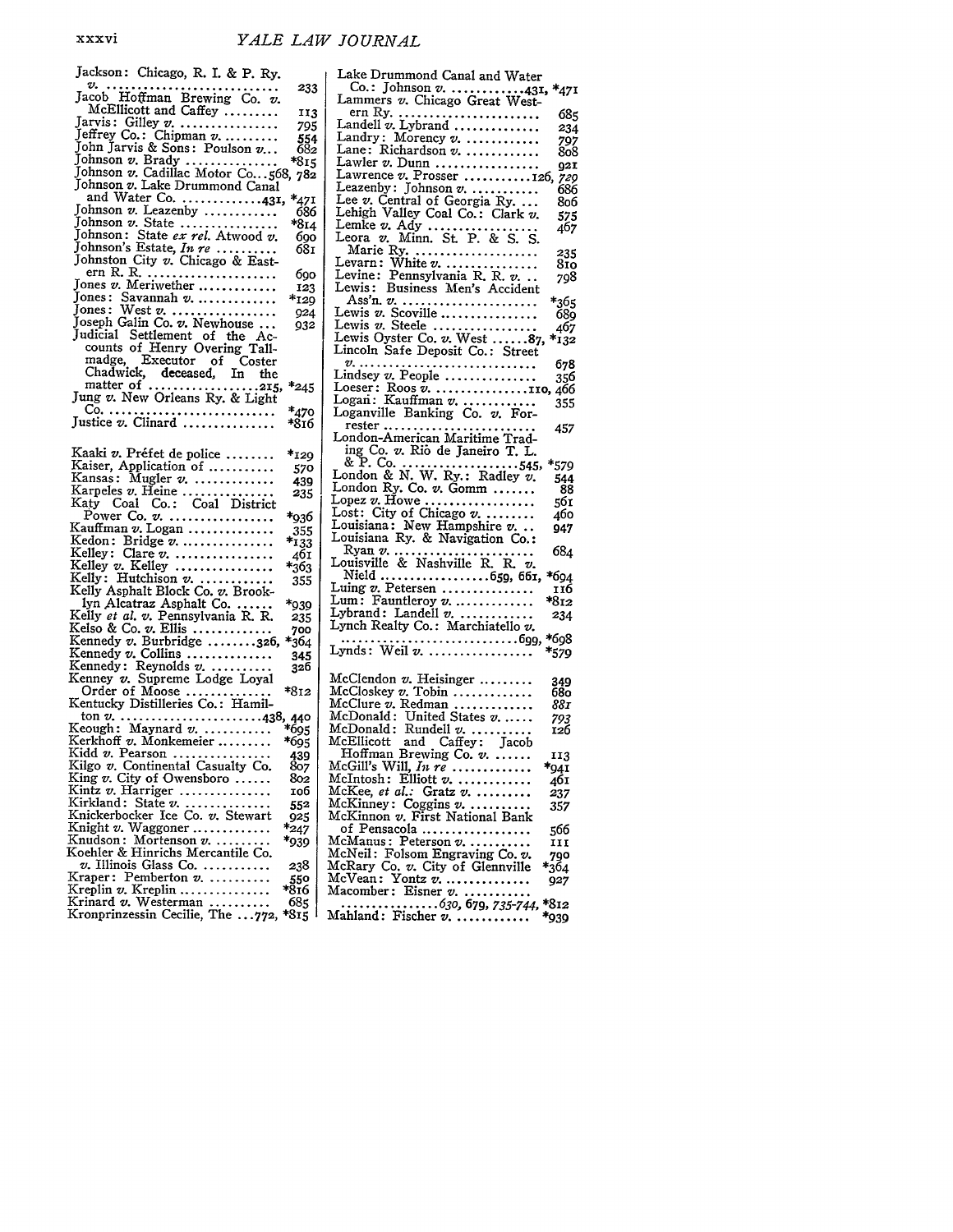| Morris v. Edwards *581, 614<br>565<br>Majors: Clivier $v$<br>Morrison: Orpin v.  665, *694<br>Mallette v. Scheerer<br>120<br>Morrison: White Sewing Machine<br>Malvern Light & Power Co.:<br>223<br>Co. v.<br>Davis $v_{i_1}, \ldots, v_{i_n}, \ldots, v_{i_n}, \ldots, v_{i_n}$<br>Mortenson $v$ . Knudson $\dots\dots\dots$<br>Mann: Davies $v$<br>543<br>$*_{361}$<br>Moynihan, In re<br>$\text{Manning: Brown } \mathit{v}. \dots \dots \dots \dots$ |              |
|----------------------------------------------------------------------------------------------------------------------------------------------------------------------------------------------------------------------------------------------------------------------------------------------------------------------------------------------------------------------------------------------------------------------------------------------------------|--------------|
|                                                                                                                                                                                                                                                                                                                                                                                                                                                          |              |
|                                                                                                                                                                                                                                                                                                                                                                                                                                                          |              |
|                                                                                                                                                                                                                                                                                                                                                                                                                                                          | 115          |
|                                                                                                                                                                                                                                                                                                                                                                                                                                                          | *939         |
|                                                                                                                                                                                                                                                                                                                                                                                                                                                          | 114          |
| Manufacturer's Ins. Co.: Mont-<br>Mudgett: Dyer $v$                                                                                                                                                                                                                                                                                                                                                                                                      | 466          |
| Mugler $v$ . Kansas<br>gomery Garage Co. $v$ .<br>92I                                                                                                                                                                                                                                                                                                                                                                                                    | 439          |
| Mulliner v. Evangelischer etc.<br>Marchiatello $v.$ Lynch Realty Co.                                                                                                                                                                                                                                                                                                                                                                                     |              |
| *698<br>Synod of North America                                                                                                                                                                                                                                                                                                                                                                                                                           | $*814$       |
| Markham Air Rifle Co.: Herman<br>Munger v. Firestone Tire & Rub-                                                                                                                                                                                                                                                                                                                                                                                         |              |
| *246<br>.                                                                                                                                                                                                                                                                                                                                                                                                                                                | *472         |
| Munro $v$ . Williams 901,<br>783<br>$\text{Marsh}: \text{ Gedding}\text{ } v\!\!\!\!\!\! \ldots\!\!\!\!\! \ldots\!\!\!\!\! \ldots\!\!\!\! \ldots\!\!\!\! \ldots\!\!\!\!$                                                                                                                                                                                                                                                                                 | *941         |
| 458<br>Marshall Oil Co.: Carter v.<br>Nashville etc. $R_y$ : Dodge $v$<br>921                                                                                                                                                                                                                                                                                                                                                                            | 562          |
| Martin: Taxi & Yellow Taxi Op-<br>National Bank of Savannah:                                                                                                                                                                                                                                                                                                                                                                                             |              |
| *698<br>Evans $v_1, \ldots, v_k, \ldots, v_k, \ldots, v_k$<br>erating $Co. v. \ldots \ldots \ldots \ldots$                                                                                                                                                                                                                                                                                                                                               | 457          |
| National Surety Co.: First Na-<br>Massachusetts: Beer Co. v. 438, 440, 590                                                                                                                                                                                                                                                                                                                                                                               |              |
| $\mathop{\mathrm{tional}}$ Bank $v$ . $\dots \dots \dots \dots \dots$<br>Massachusetts Biographical So-                                                                                                                                                                                                                                                                                                                                                  | 918          |
| *813<br>National Surety Co.: Fosmire v.<br>ciety $v$ . Howard $\dots \dots \dots \dots$                                                                                                                                                                                                                                                                                                                                                                  |              |
| Massasoit Real Estate Co.: Ham                                                                                                                                                                                                                                                                                                                                                                                                                           | *937         |
| *580<br>Neal: Price v.<br>v.                                                                                                                                                                                                                                                                                                                                                                                                                             | 921          |
| Nehring v. Connecticut Co.<br>407<br>Mast v. Hirsch                                                                                                                                                                                                                                                                                                                                                                                                      | goc          |
| Nell: Schnell $v$ 116, 117<br>558<br>Masterman: Wharton $v$ .                                                                                                                                                                                                                                                                                                                                                                                            |              |
| $*$ 133<br>New Hampshire $v$ . Louisiana<br>Mathewson: Gager $v$<br>Newhouse: Joseph Galin Co. $v$                                                                                                                                                                                                                                                                                                                                                       | 947<br>932   |
| Mathews Slate Co. of N. Y., Inc.<br>v. Advance Industrial Supply<br>New Jersey: Duhne $v_1, \ldots, v_n$                                                                                                                                                                                                                                                                                                                                                 | *472         |
| New Orleans Ry. & Light Co.:                                                                                                                                                                                                                                                                                                                                                                                                                             |              |
| 119<br>$Matson \ v.$ Matson $\dots\dots\dots\dots$                                                                                                                                                                                                                                                                                                                                                                                                       | *470         |
| Jung v.<br>New York Central R. R. v. Bianc<br>Maxwell v. Bugbee 464, 634, 637                                                                                                                                                                                                                                                                                                                                                                            | *581         |
| New York Central R. R. v. Moh-<br>May $v$ . Globe & Rutgers Fire Ins.                                                                                                                                                                                                                                                                                                                                                                                    |              |
| *132<br>$\text{ney} \dots \dots$<br>Co.<br>. <b>.</b> .                                                                                                                                                                                                                                                                                                                                                                                                  | 803          |
| New York, New Haven & Hart-<br>*695<br>Maynard v. Keough                                                                                                                                                                                                                                                                                                                                                                                                 |              |
| ford R. R. v. United States<br>Mayor & Council of City of Bay-                                                                                                                                                                                                                                                                                                                                                                                           | 687          |
| Nield: Louisville & N. R. R. $v$ .<br>onne v. East Jersey Water Co.                                                                                                                                                                                                                                                                                                                                                                                      | *694         |
| *578<br>. 659, 661,<br>. 547 <b>,</b><br>.                                                                                                                                                                                                                                                                                                                                                                                                               | 911          |
| Nixan: Merryweather $v$<br><b>691</b><br>Mazure: Stubbs v.<br>Mechanics' & Farmers' Savings<br>Nolan v. Illinois Central R. R.                                                                                                                                                                                                                                                                                                                           | $*_{245}$    |
| *939<br>Norfolk & Western Ry.: Clark v.<br>Bank: Saperstein $v$                                                                                                                                                                                                                                                                                                                                                                                          |              |
| 243                                                                                                                                                                                                                                                                                                                                                                                                                                                      | *362         |
| Northern Ohio G. & S. Co.: Royal<br>Mepaam & Co. v. Industrial Com-                                                                                                                                                                                                                                                                                                                                                                                      |              |
|                                                                                                                                                                                                                                                                                                                                                                                                                                                          |              |
| *366<br>Indemnity Co. $v$                                                                                                                                                                                                                                                                                                                                                                                                                                | 915          |
| $mission \dots \dots \dots \dots \dots \dots \dots \dots$<br>123<br>Meriwether: Jones $v$                                                                                                                                                                                                                                                                                                                                                                | 404          |
| Northern Trust Co.: People v<br>Security Ins. Co. of<br>grr<br>Nutt v.<br>Merryweather $v$ . Nixan                                                                                                                                                                                                                                                                                                                                                       |              |
| Michigan: Eberle $v$ . 438, 449<br>America                                                                                                                                                                                                                                                                                                                                                                                                               | *938         |
| $*128$<br>Miller v. Stewart 102,                                                                                                                                                                                                                                                                                                                                                                                                                         |              |
| Old Colony Trust Co.: Plunkett v.<br>794<br>Milligan, Ex parte                                                                                                                                                                                                                                                                                                                                                                                           | *474         |
| Oleson $v$ . Somogyi<br>223<br>Mills $v$ . Brooker                                                                                                                                                                                                                                                                                                                                                                                                       | 575          |
| Omer v. Commonwealth<br>Milwaukee Electric Railway &                                                                                                                                                                                                                                                                                                                                                                                                     | $*_{131}$    |
| Opelt v. Al. G. Barnes Co.<br>232<br>${\rm Light\ Co.}\colon {\rm Bell\ } v.\ \dots\dots\dots$                                                                                                                                                                                                                                                                                                                                                           | 223<br>458   |
| Optimist Printing Co.: Beakley v.<br>Milwaukee Electric Railway &                                                                                                                                                                                                                                                                                                                                                                                        | *694         |
| Orpin $v$ . Morrison 665,<br>Light Co. v. State of Wisconsin                                                                                                                                                                                                                                                                                                                                                                                             |              |
| *692<br>ex rel. City of Milwaukee<br>Pacific Gas & Electric Co. v. City                                                                                                                                                                                                                                                                                                                                                                                  |              |
| Ministère de la Guerre: Hey-<br>*128<br>of Sacramento<br>$mann v. \ldots$<br>.                                                                                                                                                                                                                                                                                                                                                                           | *578         |
| Parisian Co. v. Williams<br>Minneapolis, St. P. & S. S. Marie                                                                                                                                                                                                                                                                                                                                                                                            | *474         |
| Parke, Davis & Co. v. Grand<br>235<br>$Ry$ : Leora $v$                                                                                                                                                                                                                                                                                                                                                                                                   |              |
| $\text{Trunk } \text{Ry.} \dots \dots \dots \dots \dots \dots$<br>924<br>Mintz $v$ . Silverton                                                                                                                                                                                                                                                                                                                                                           | 571          |
| Parodi Cigar Co.: Zunino v.<br>II4<br>Moers v. Moers                                                                                                                                                                                                                                                                                                                                                                                                     | *248<br>*248 |
| Pastine v. Altman<br>Mohney: New York Central R. R.                                                                                                                                                                                                                                                                                                                                                                                                      | *694         |
| Payne $v$ . Emerson 655,<br>803                                                                                                                                                                                                                                                                                                                                                                                                                          | 439          |
| Pearson: Kidd v.<br>*695<br>Monkemeier: Kerkhoff v.                                                                                                                                                                                                                                                                                                                                                                                                      | 238          |
| Peck v. Precision Machine Co.<br>Montgomery Garage Co. v. Manu-<br>Pemberton $v$ . Kraper<br><b>92I</b>                                                                                                                                                                                                                                                                                                                                                  | 55¢          |
| facturers Ins. Co.<br>Pembleton v. Illinois Commercial<br>*579                                                                                                                                                                                                                                                                                                                                                                                           |              |
| Moore v. Downing 550, 551,<br>Men's Ass'n. $\dots\dots\dots\dots\dots\dots\dots$<br>469<br>Moore v. Smith<br>Pendleton: Hare v.<br>797 <sup>1</sup>                                                                                                                                                                                                                                                                                                      | 567<br>356   |

| Morrison: Orpin v. 665,<br>Morrison: White Sewing Machine                                                        |      |
|------------------------------------------------------------------------------------------------------------------|------|
|                                                                                                                  |      |
|                                                                                                                  | 115  |
| Mortenson $v$ . Knudson $\,\ldots\ldots\ldots$                                                                   | *939 |
|                                                                                                                  |      |
|                                                                                                                  | 114  |
| Moynihan, <i>In re</i><br>Mudgett: Dyer v.<br>Mugler v. Kansas                                                   | 466  |
|                                                                                                                  | 439  |
| Mulliner v. Evangelischer etc.<br>Synod of North America                                                         |      |
|                                                                                                                  | *814 |
|                                                                                                                  |      |
| Munger v. Firestone Tire & Rub-                                                                                  |      |
|                                                                                                                  | *472 |
| ber Co.<br>Munro v. Williams 901,                                                                                | *941 |
|                                                                                                                  |      |
| Nashville etc. Ry.: Dodge $v$                                                                                    | 562  |
| National Bank of Savannah:                                                                                       |      |
|                                                                                                                  |      |
|                                                                                                                  | 457  |
|                                                                                                                  |      |
|                                                                                                                  | 918  |
|                                                                                                                  |      |
| Evans v. The Community Co.: First National Bank v. The Community Co.: Forming v. National Surety Co.: Forming v. |      |
|                                                                                                                  | *937 |
| Neal: Price v.<br>Nehring v. Connecticut Co.                                                                     | 92I  |
|                                                                                                                  | goo  |
| Nell: Schnell $v$ 116, 117                                                                                       |      |
| New Hampshire v. Louisiana                                                                                       | 947  |
|                                                                                                                  |      |
| Newhouse: Joseph Galin Co. v.                                                                                    | 932  |
|                                                                                                                  | *472 |
| New Jersey: Duhne v.<br>New Orleans Ry. & Light Co. :                                                            |      |
|                                                                                                                  | *470 |
|                                                                                                                  | *581 |
| Jung v.<br>New York Central R. R. v. Bianc                                                                       |      |
| New York Central R. R. v. Moh-                                                                                   |      |
|                                                                                                                  | 803  |
|                                                                                                                  |      |
|                                                                                                                  |      |
|                                                                                                                  |      |
| ney<br>New York, New Haven & Hart-<br>ford R. R. v. United States                                                | 687  |
| Nield: Louisville & N. R. R. v.                                                                                  |      |
|                                                                                                                  | *694 |
| . 659, 661,                                                                                                      | τιو  |
| $N$ ixan: Merryweather $v$                                                                                       |      |
|                                                                                                                  | *245 |
| Nolan v. Illinois Central R. R.<br>Norfolk & Western Ry.: Clark v.                                               |      |
|                                                                                                                  | *362 |
|                                                                                                                  |      |
| Northern Ohio G. & S. Co.: Royal                                                                                 | 915  |
|                                                                                                                  |      |
| Indemnity Co. v.<br>Northern Trust Co.: People v                                                                 | 404  |
| Nutt $v$ . Security Ins. Co. of                                                                                  |      |
| America                                                                                                          | *938 |
|                                                                                                                  |      |
| Old Colony Trust Co.: Plunkett v.                                                                                | *474 |
|                                                                                                                  | 575  |
| Oleson $v$ . Somogyi                                                                                             |      |
| Omer v. Commonwealth                                                                                             | *131 |
| Opelt v. Al. G. Barnes Co.                                                                                       | 223  |
| Optimist Printing Co.: Beakley v.                                                                                | 458  |
|                                                                                                                  | *694 |
| Orpin $v$ . Morrison 665,                                                                                        |      |
|                                                                                                                  |      |
| Pacific Gas & Electric Co. v. City                                                                               |      |
| of Sacramento                                                                                                    | *578 |
|                                                                                                                  | *474 |
| Parisian Co. v. Williams<br>Parke, Davis & Co. v. Grand                                                          |      |
|                                                                                                                  | 571  |
|                                                                                                                  | *248 |
| Trunk Ry.<br>Parodi Cigar Co.: Zunino v.                                                                         |      |
| Pastine v. Altman                                                                                                | *248 |
| Payne $v$ . Emerson  655,                                                                                        | *694 |
| Pearson: Kidd v.                                                                                                 | 439  |
|                                                                                                                  | 238  |
| Peck v. Precision Machine Co.                                                                                    | 550  |
| Pemberton v. Kraper                                                                                              |      |
| Pembleton v. Illinois Commercial<br>Men's Ass'n.                                                                 | 567  |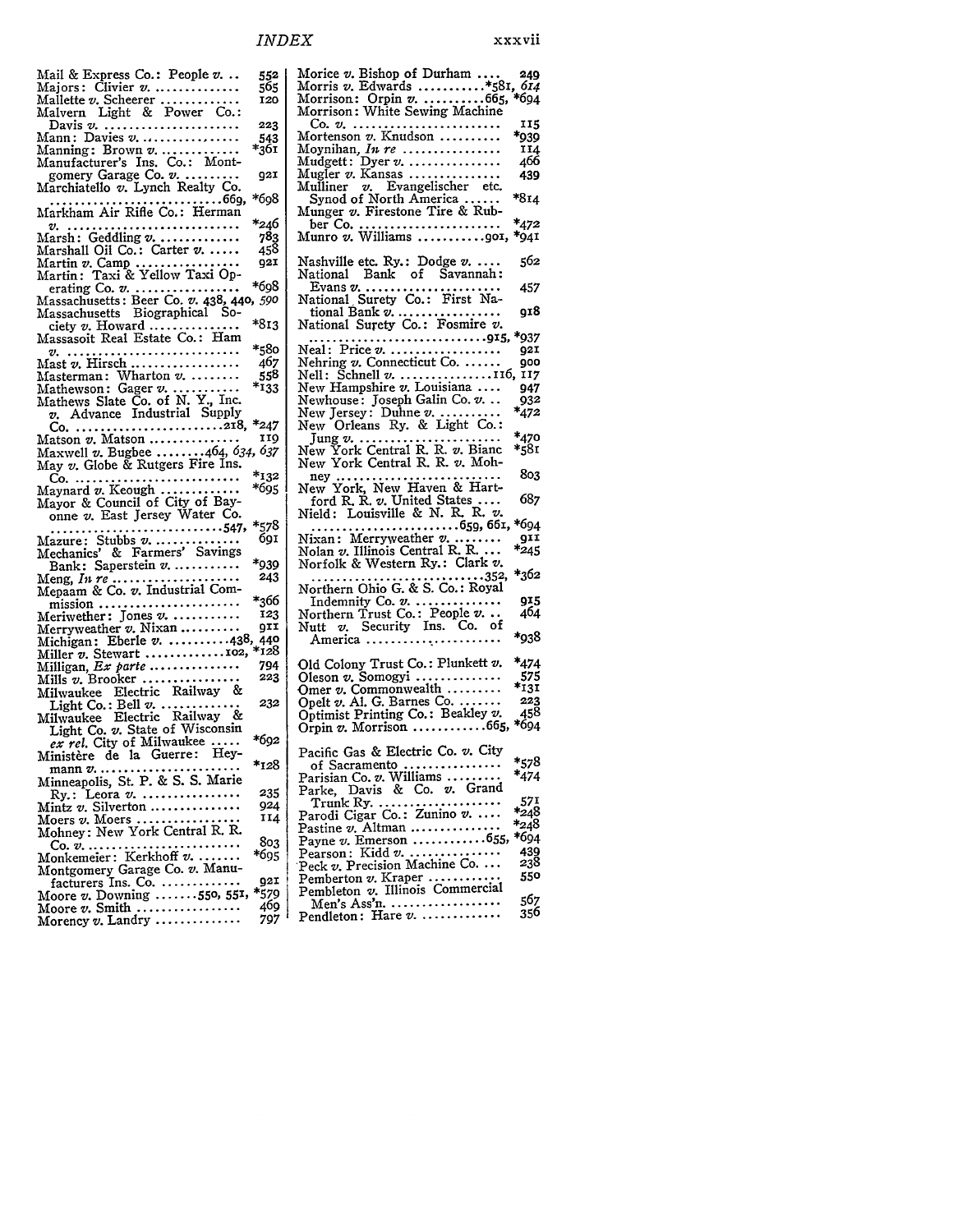| Pennsylvania Gas Co. v. Public                                                                         |                 |
|--------------------------------------------------------------------------------------------------------|-----------------|
| Service Commission<br>Pennsylvania R. R.: Kelly et al. v.                                              | 926             |
|                                                                                                        | 235<br>798      |
| Pennsylvania R. R. v. Levine<br>Pennsylvania R. R. v. Public Serv-                                     |                 |
| ice Commission of Pennsylvania                                                                         | 456             |
| People v. Alfoni                                                                                       | $*_{577}$       |
| People v. Danks<br>People v. Fleming                                                                   | 464             |
| People $v$ . Hanley                                                                                    | *130<br>222     |
| People: Lindsey $v$ .                                                                                  | 356             |
| People v. Mail & Express Co.                                                                           | 552             |
|                                                                                                        | 464             |
| People v. Northern Trust Co.<br>People v. Wilson                                                       | *128            |
| People's Gas-Light Co.: Desmaris<br>$v_{i_1}, \ldots, v_{i_k}, \ldots, \ldots, \ldots, \ldots, \ldots$ | 239             |
| Perkins: Poole $v$                                                                                     | 451             |
| Peru: Turnpike Co. v.                                                                                  | 230             |
| Peters $v.$ Veasey                                                                                     | *362            |
| $P$ etersen: Luing $v$                                                                                 | 116             |
| Peterson: Brown v.                                                                                     | 114             |
| Peterson v. McManus                                                                                    | 11 I<br>*816    |
| Phelan v. Adam<br>Philadelphia & Reading R. R.:                                                        |                 |
| Baxter v.                                                                                              | 565             |
|                                                                                                        | 79 <sup>I</sup> |
| Picket v. Walsh<br>Pinyan: State v.<br>Pittsburgh & West Virginia Gas                                  | 460             |
|                                                                                                        |                 |
| Co. $v$ . Richardson<br>Plunkett v. Old Colony Trust Co.                                               | $*_{247}$       |
| Pole-Carew Co. v. Western Coun-                                                                        | *474            |
| ties Manure Co.                                                                                        | 931             |
| $Poncelor: Barbour v. \ldots \ldots \ldots$                                                            | 688             |
| Pond: Smith $v$                                                                                        | 242             |
| Poole $v$ . Perkins                                                                                    | 451             |
| Postal Telegraph-Cable Co. v.<br>Warren-Godwin Lumber Co                                               | 566             |
| Telegraph Co.: Wither-<br>Postal                                                                       |                 |
| spoon & Sons v.                                                                                        | $*_{470}$       |
| Poulson v. John Jarvis & Sons<br>Pratt: Saratoga State Waters Cor-                                     | 682             |
|                                                                                                        | *696            |
| poration v.<br>Precision Mch. Co.: Peck v.                                                             | 238             |
| Préfet de police: Kaaki v.                                                                             | *129            |
|                                                                                                        | 92I             |
| Price v. Neal<br>Proprietors of Cornish Bridge v.                                                      |                 |
| Fitts                                                                                                  | 230             |
| Prosser: Lawrence v.  126, 729<br>Public Service Commission: In-                                       |                 |
|                                                                                                        |                 |
| ternational Ry. v. 225, 599<br>Public Service Commission: Penn-                                        |                 |
| sylvania Gas Co. v.                                                                                    | 926             |
| Public Service Commission : Penn-                                                                      |                 |
| sylvania R. R. $v$ .<br>Pullen, $Re$                                                                   | 456<br>124      |
|                                                                                                        |                 |
| Radley v. London & N. W. Ry.                                                                           | 544             |
| Railroad Commission: Southern                                                                          |                 |
| Ry. v.                                                                                                 | 456             |
|                                                                                                        |                 |
| Dalrymple $v$<br>Rann $v$ . Hughes                                                                     | 346<br>т тб     |
| Ransome v. Bearden                                                                                     | $*_{1,3,3}$     |
| Reardon v. International Mercan-                                                                       |                 |
| tile Marine Co.                                                                                        | 792             |
| Records v. Smith                                                                                       | 929             |
| Redman: City of Henderson v<br>Reeda v. Tribune Co.                                                    | 455             |
|                                                                                                        | 920             |

| Reed et al. v. Steven et al.                                                                                   | 236        |
|----------------------------------------------------------------------------------------------------------------|------------|
| Renville Co.: Common School                                                                                    |            |
|                                                                                                                |            |
| District $85 v$                                                                                                | 229        |
| Reynolds v. Kennedy                                                                                            | 326        |
| Richardson v. Lane<br>Richardson: Pittsburgh & West                                                            | 808        |
|                                                                                                                |            |
|                                                                                                                |            |
| Virginia Gas Co. v.                                                                                            | *247       |
| Rice v. Rice                                                                                                   | *941       |
| Ricks: State $v$                                                                                               | 24I        |
| Riggs: Geofroy v.<br>Riggs: Southwestern Telegraph &                                                           | 447        |
|                                                                                                                |            |
|                                                                                                                | *698       |
| Telephone Co. v.<br>Rio de Janeiro T. L. & P. Co.:                                                             |            |
|                                                                                                                |            |
| London-American Maritime                                                                                       |            |
| Trading Co. v. 545,                                                                                            | *579       |
| Ritch $v$ . Robertson                                                                                          | $*_{361}$  |
|                                                                                                                |            |
| Robertson: Ritch v.<br>Rockefeller: United States v.                                                           | *361       |
|                                                                                                                | 445        |
| Roennau v. Whitson                                                                                             | *815       |
|                                                                                                                |            |
|                                                                                                                |            |
|                                                                                                                |            |
|                                                                                                                |            |
|                                                                                                                | 118        |
|                                                                                                                | 793        |
|                                                                                                                | *695       |
| Rowe v. Drohen                                                                                                 | 556        |
|                                                                                                                | 118        |
| Rowe v. Tuck<br>Royal Indemnity Co. v. Northern                                                                |            |
|                                                                                                                |            |
|                                                                                                                | 915        |
|                                                                                                                | 126        |
| Ruppert v. Caffey 440,                                                                                         | $*_{471}$  |
| Ryan v. Louisiana Ry. & Nav. Co.                                                                               | 684        |
|                                                                                                                |            |
|                                                                                                                |            |
|                                                                                                                |            |
|                                                                                                                |            |
| St. Bernard Cypress Co.: Ducros                                                                                |            |
|                                                                                                                |            |
|                                                                                                                |            |
|                                                                                                                |            |
|                                                                                                                |            |
|                                                                                                                |            |
|                                                                                                                |            |
| Salisbury v. Western Chronics 1996<br>Salvate v. Fireman's Ins. Co.  796<br>Samples: United States v. 237, 445 |            |
|                                                                                                                |            |
|                                                                                                                | 796        |
| Sanderson: State ex rel. McAl-<br>lister, Atty. Gen. v.                                                        |            |
| Sanford's Estate, In re                                                                                        | 808        |
|                                                                                                                |            |
| Saperstein v. Mechanics' & Farm-<br>er's Savings Bank                                                          | *939       |
|                                                                                                                | 126        |
| Sargent v. Corey                                                                                               |            |
| Saratoga State Waters Corpora-                                                                                 | *696       |
| tion v. Pratt                                                                                                  |            |
| Savannah $v.$ Jones                                                                                            | *129       |
|                                                                                                                | $*_{131}$  |
|                                                                                                                |            |
|                                                                                                                | 113        |
| Saxony Mills v. Huck<br>Scatena, Lawson & Perelli v.<br>Caffey and Edward                                      |            |
|                                                                                                                | 677        |
| Schaefer v. United States<br>Schaeffer: Uden v.                                                                | 922        |
| Schall et al. v. Camors et al.                                                                                 | 455        |
| Scharmann v. Union Pacific Ry                                                                                  | 679        |
| Scheer: Booth v.                                                                                               | *697       |
|                                                                                                                |            |
| Scheerer: Mallette v.                                                                                          | 120        |
| Schehl: Williams v.                                                                                            | *248       |
| Schenck v. United States                                                                                       |            |
| . 337, 338, 340, <i>425, 426</i>                                                                               |            |
|                                                                                                                |            |
|                                                                                                                |            |
| Schnell v. Nell 116, 117<br>School District No. 58, In re  229                                                 |            |
| Schrader's Son, Inc.: United                                                                                   |            |
|                                                                                                                | *696       |
| Schults v. Schults                                                                                             | 828        |
| Scott Co.: City of Bridgeport $v$ .<br>Scoville: Lewis $v$                                                     | 926<br>689 |